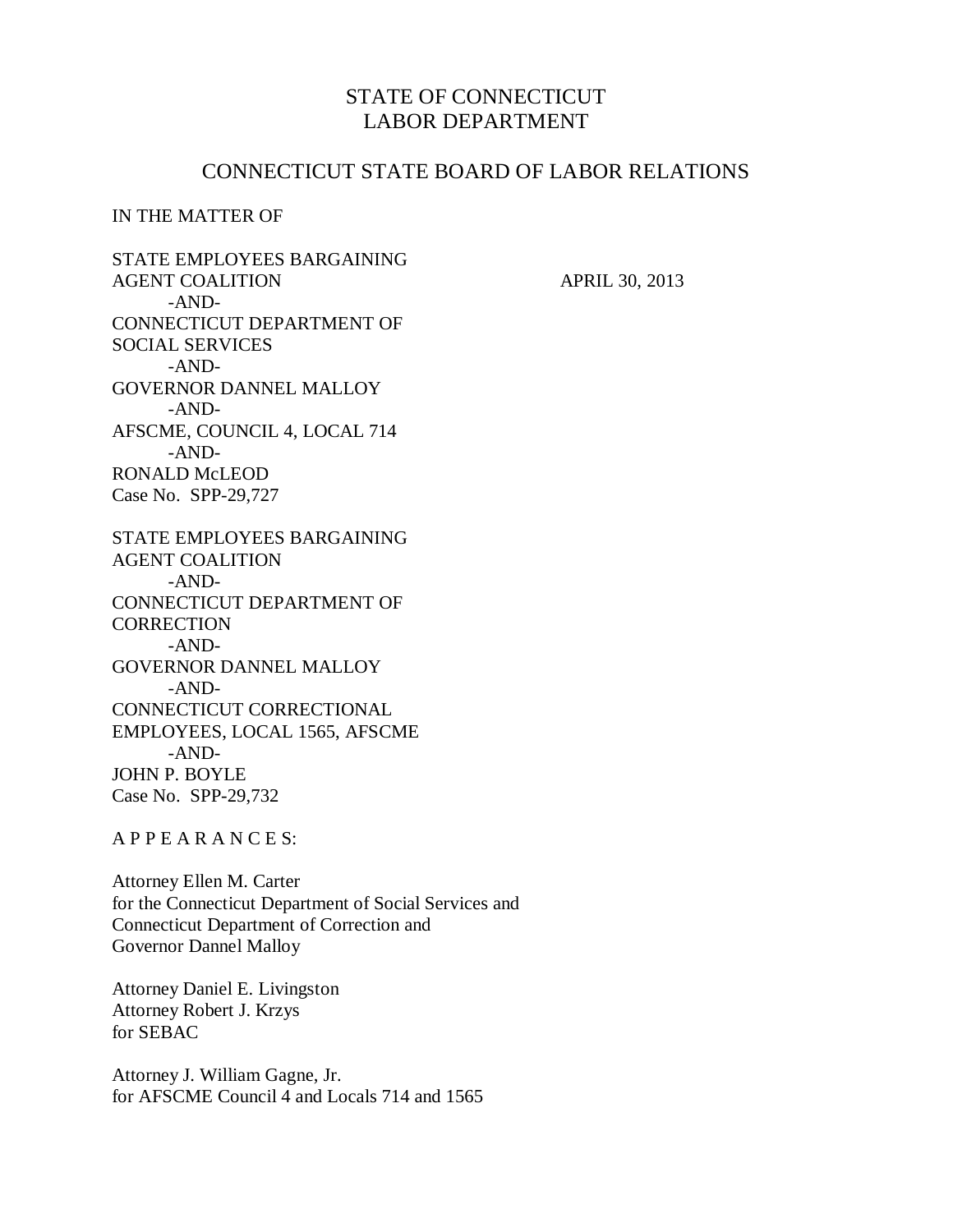Attorney Leon M. Rosenblatt for Ronald S. McLeod and John P. Boyle

#### **RULING ON OBJECTION TO SEQUESTRATION ORDER**

On March 29, 2012 Ronald McLeod (McLeod) filed a complaint with the Connecticut State Board of Labor Relations (the Labor Board) alleging that the State Employees Bargaining Agent Coalition (SEBAC), the Connecticut Department of Social Services (DSS), and AFSCME Council 4, Local 714 (AFSCME Local 714) violated the State Employees Relations Act (SERA or the Act) by abrogating existing collective bargaining agreements and imposing new contracts. On April 2, 2012 John P. Boyle (Boyle) filed a complaint with the Labor Board making the same allegations against SEBAC, the Connecticut Department of Correction (DOC), and AFSCME Council 4, Local 1565 (AFSCME Local 1565). The cases were consolidated and after the requisite preliminary administrative steps had been taken the matters came before the Labor Board for a hearing on February 14, 2013.

At the conclusion of the February 14 hearing Complainants had not concluded their direct examination of McLeod and additional hearings were scheduled for May 15 and 23, 2013. The Labor Board instructed McLeod to refrain from discussing his testimony with counsel in the interim. On March 29, 2013 Complainants filed an Objection to the Labor Board's Sequestration Order regarding Complainant McLeod requesting that the Labor Board rescind its order and allow McLeod "the time he lost to confer with counsel." On April 17, 2013 SEBAC filed a Response To Complainant's Objection contending that the Labor Board's instruction to McLeod was proper.

#### **DISCUSSION**

Notwithstanding Complainants' contentions to the contrary, $<sup>1</sup>$  $<sup>1</sup>$  $<sup>1</sup>$  the Labor Board's directive</sup> to McLeod was limited to an admonishment that the witness refrain from discussing his testimony while he is still on the stand during an adjourned hearing. In issuing this order the Board exercised its inherent discretionary power to control its hearings. *See* Regs., Conn. State Agencies § 5-[2](#page-1-1)73-56.<sup>2</sup> Although the Labor Board is not bound by technical rules of evidence applicable in court, $3$  we note that it "is entirely appropriate for a trial judge to decide, after

<span id="page-1-0"></span> <sup>1</sup> Complainants contend that the Labor Board's order prohibited McLeod from *discussing the case* with counsel pending completion of his testimony.

<span id="page-1-1"></span> $2$  Section 5-273-56 provides, in relevant part:

During the course of any hearing, the Board shall have the full authority to control the conduct and procedure of the hearings, and the records thereof, to admit or exclude testimony or other evidence, and to rule upon all motions and objections made during the course of the hearing. The Board shall provide that a full inquiry is made into all the facts in issue and shall obtain a full and complete record of all facts necessary for a fair determination of the issues . . .

<span id="page-1-2"></span><sup>&</sup>lt;sup>3</sup> Conn. Gen. Stat. § 31-107(b) applies to prohibited practice proceedings under SERA pursuant to Conn. Gen. Stat. § 5-274(d) and states, in relevant part:

<sup>. . .</sup> In any hearing the board shall not be bound by technical rules of evidence prevailing in the courts.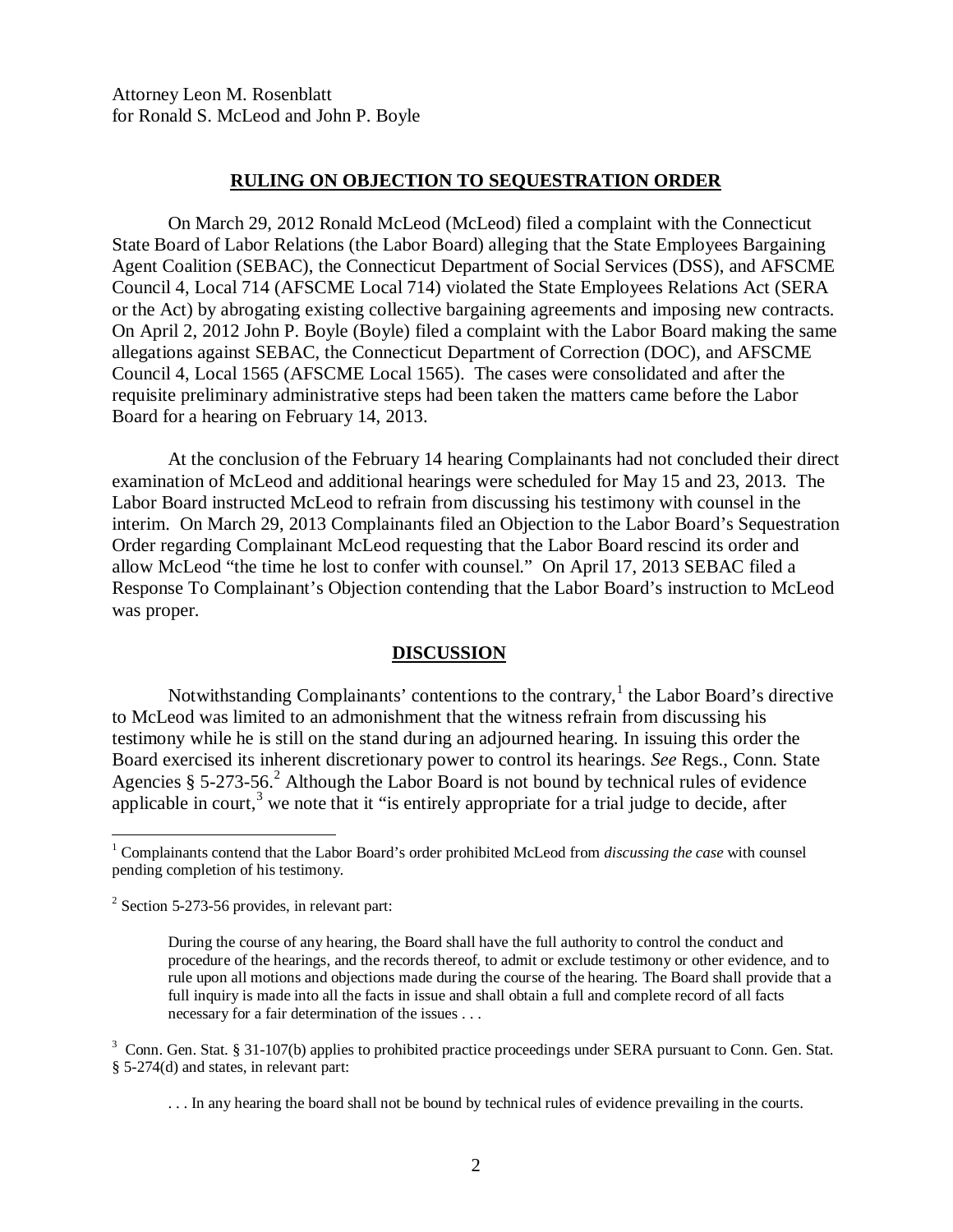listening to the direct examination of any witness, whether the defendant or a nondefendant, that cross-examination is more likely to elicit truthful responses if it goes forward without allowing the witness an opportunity to consult with third parties, including his or her lawyer." *Perry v. Leeke*, 488 U.S. 272, 282 (1989). The directive to McLeod is both consistent with our long standing practice and in furtherance of our fact finding function and as such we overrule Complainants' objection.

#### **ORDER**

Complainants' Objection to the Labor Board's Sequestration Order regarding Complainant McLeod is hereby OVERRULED.

#### CONNECTICUT STATE BOARD OF LABOR RELATIONS

Patricia V. Low Patricia V. Low Chairman

Wendella Ault Battey Wendella Ault Battey Board Member

Kenneth Leech Kenneth Leech Board Member